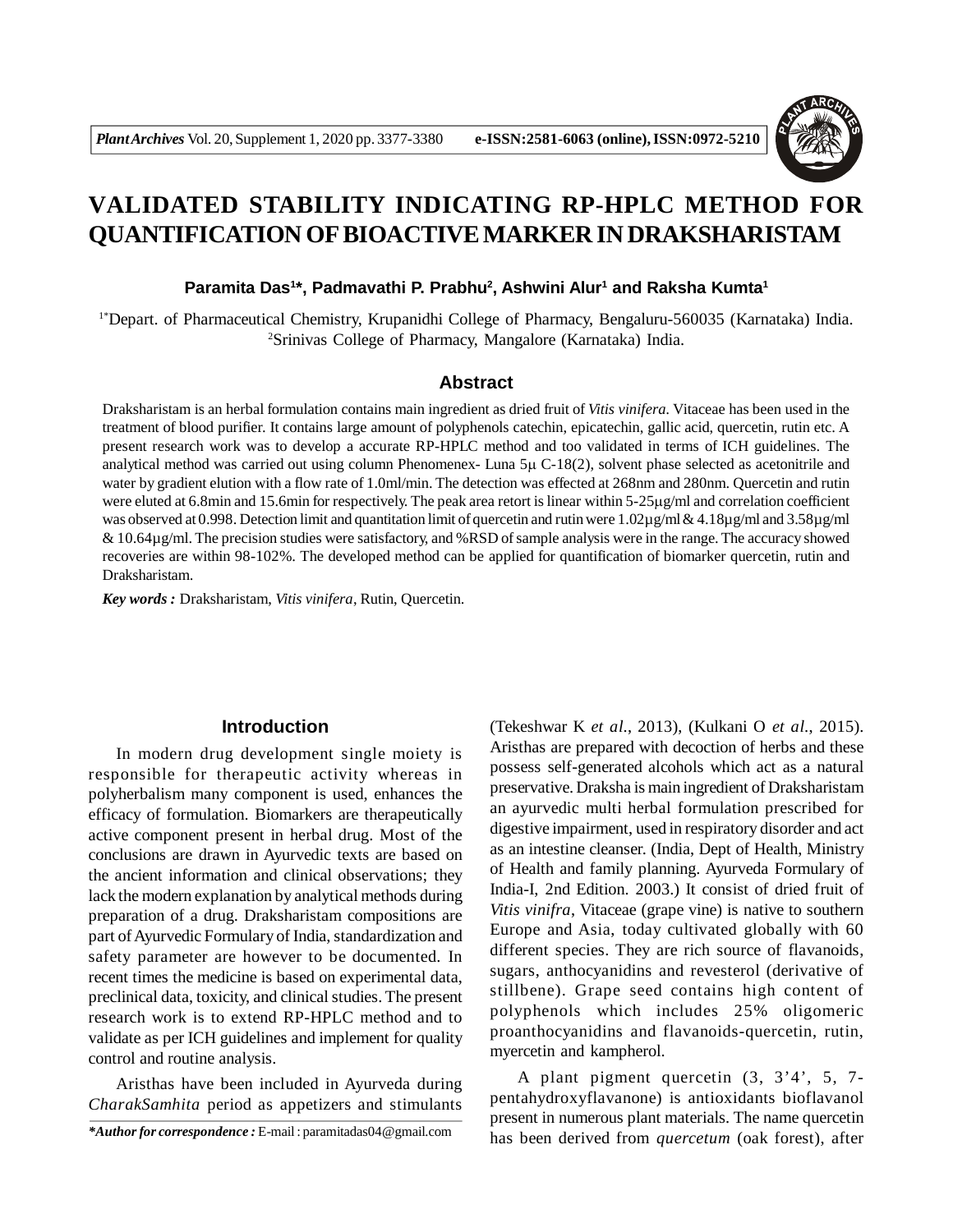*quercus*-polar naturally act as auxin transport inhibitor. The biological properties form basis of inflammation and immunity in mental /physical performance. Quercetin possesses notable pharmacological benefits as antiobesity, anti inflammatory, anti hypertensive, antiartherosclerotic, and antihypercholesteromic (Mahesh CM *et al.*, 1980) activities. A potential antioxidant rutin ( 3,3'4', 5, 7 pentahydroxyflavanone-3-rhamnoglucoside) is a bioflavanol - vital nutraceutical. ( http://umm.edu/health/ medical/altmed/supplement/quercetin.) Rutin name derived from *Ruta graveolens*(known as Vitamin P) chemically it is aglycone quercetin with rhamnoside. Their multi-spectrum pharmacological effect includes cardio/ vaso/neuro/cytoprotective anticarcinogenic and hypoglycaemic activity (Colergi *et al.*, 1980), (Hertzog MGL *et al.*, 1993).

# **Materials and Methods**

# **Chemicals and Solvents**

Quercetin and rutin were procured from Natural Remedies, Bangalore, India. All the chemicals and reagents were of analytical grade and purchased from Merck Specialist Pvt, Ltd, Mumbai. The two commercial herbal formulations were purchased from Ayurvedic pharmacy from the local market.

#### **Instrumentation and chromatographic condition**

Chromatographic separation be achieved by prepacked column Phenomenex- Luna  $5\mu$  C-18(2), equipped with pump, degasser, photodiode array detector and auto sampler. A mobile phase of acetonitrile and water in gradient elution through flow rate1.0ml/min at ambient temperature, quantification was monitored at 268nm and 280nm.

#### **Standard preparation of Quercetin and Rutin**

The common stock solutions were prepared by dissolving 10mg of both drugs in methanol and transferred to a 100 volumetric flask to obtain 100µg/ml. The volumes were prepare with the methanol to get concentration series from 5-25  $\mu$ g/ml and were measured in triplicate. (Fig. 1 & 2)

#### **Sample preparation**

The two marketed formulation of each 0.5ml of Draksharistam was pipette out into 10ml volumetric flask, and 5ml of methanol was added and sonicated for 10mins. The volume was prepared with methanol and filtered throughout 0.2µ.

# **HPLC method development**

Optimization a selective and sensitive method for

analysis of Quercetin and rutin was done on HPLC with optimized parameter. (Table 1)

# **HPLC method validation**

The developed methods were compliance with ICH guidelines (ICH-Q2A, Q2B, 1995). (Table 2)

System suitability: Six replicates were injected of each marker. HETP was more than 2000 and tailing factor less than 2.

Linearity: Graph was plotted by peak area versus concentration and least square regression was determined (Fig. 3). A 10µl of each concentration range 5-25 µg/ml of standard quercetin and rutin was injected in column. The scanning was done for standard and two marketed formulation were quantified by way of calibration curve.

# **Detection Limit (DL) and Quantitation Limit (QL)**

For determination of DL and QL, standard deviation response and the slope were followed. The DL expressed as:  $3.3\sigma/S$  and quantitation limit as  $10\sigma/S$  where;  $\sigma=$ standard deviation of the response and S is slope of the calibration curve. From the intercept, slope and residual standard deviation, DL and QL were calculated.

#### **Accuracy**

Standard addition method was used to determine accuracy by calculating recovery of quercetin and rutin. A known amount of standard solutions were injected at 50%, 100%, 150% of a prequalified sample solution and peak response was measured and %RSD calculates. Percentage recovery was within 98-102%.

#### **Precision**

Six replicates of each concentration containing quercetin and rutin were used for analysis of instrumental precision was performed within a day and different days at three different concentration levels of 5, 15, 25 µg/ml for quercetin and rutin. %RSD of peak area was calculated.

#### **Robustness**

The robustness was carried by slightly changing in

#### **Table 1:** HPLC Parameters.

| <b>Parameter</b> | <b>Description</b>                |
|------------------|-----------------------------------|
| Column           | Phenomenex-Luna 5ì C-18(2),       |
| Column size      | $4.6$ mm $*250$ mm $*5\mu$        |
| Detector         | Photodiode array detector         |
| Mobile phase     | Acetonitrile : Water (70: 30 v/v) |
| Flow rate        | $1.0$ ml/min                      |
| Injection volume | 20 <sub>u</sub> 1                 |
| Elution          | Gradient elution                  |
| Temperature      | Ambient                           |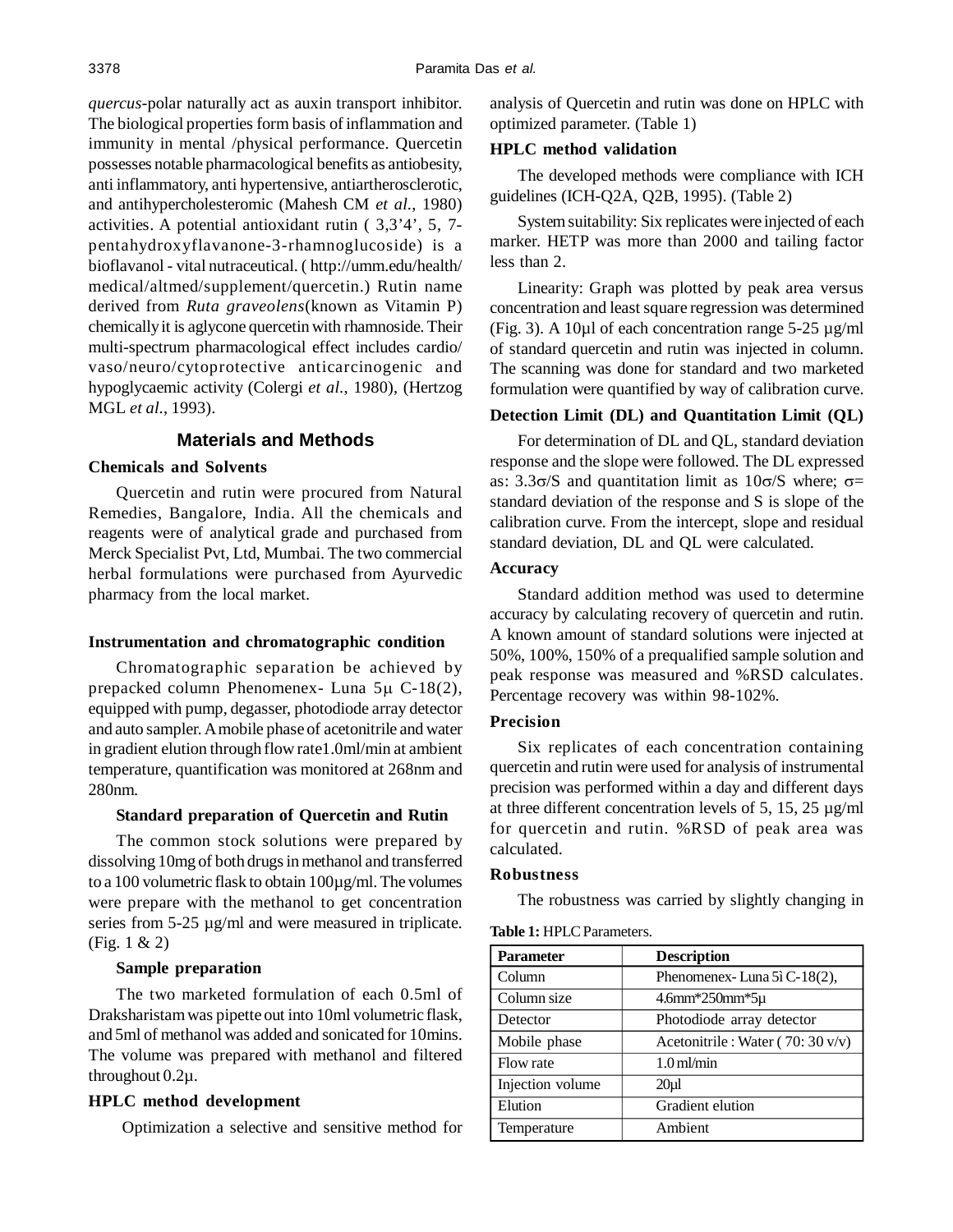| Table 2: Retention time, Regression coefficient, Limit of Detection and Quantitation. |  |  |  |
|---------------------------------------------------------------------------------------|--|--|--|
|---------------------------------------------------------------------------------------|--|--|--|

| <b>Compound</b>  | Time (min)           | R <sup>2</sup> | <b>Concentration</b><br>(µg/ml) | <b>LOD</b><br>(µg/ml) | LOO<br>$(\mu q/m)$   | <b>Regression Equation</b> |
|------------------|----------------------|----------------|---------------------------------|-----------------------|----------------------|----------------------------|
| <b>Ouercetin</b> | $6.8 \,\mathrm{min}$ | 0.982          | $5-25(\mu g/ml)$                | $1.02\mu$ g/ml        | $4.18\mu\text{g/ml}$ | $Y = 55878x + 72365$       |
| Rutin            | 15.6 min             | 0.997          | $5-25(\mu g/ml)$                | $3.58\mu g/ml$        | $10.64$ ug/ml        | $Y=41334x+1177055$         |

| <b>Replicates</b> | Peak Area        |             |             |          |            |          |
|-------------------|------------------|-------------|-------------|----------|------------|----------|
|                   | <b>Quercetin</b> |             |             |          |            |          |
|                   | $5\mug$          | $15\mug$    | $25\mug$    | $5\mug$  | $15\mug$   | $25\mug$ |
|                   | 972876           | 1544790     | 2056096     | 1393715  | 1554770    | 2156096  |
| 2                 | 943409           | 1541256     | 2056823     | 1367531  | 1531266    | 2146923  |
| 3                 | 978546           | 1549743     | 2054676     | 1378523  | 1538743    | 2154666  |
| 4                 | 978368           | 1578986     | 2053458     | 1398643  | 1578986    | 2133458  |
| 5                 | 951788           | 1519987     | 2056990     | 1420756  | 1590977    | 2166990  |
| 6                 | 979578           | 1508120     | 2051986     | 1379697  | 1598120    | 2159869  |
| Mean              | 967427.5         | 1540480.333 | 2055004.833 | 1389811  | 1565477    | 2153000  |
| Standard          | 14388.182        | 22564.0796  | 1828.088293 | 18851.78 | 27921.4887 | 10599.4  |
| Deviation         |                  |             |             |          |            |          |
| % RSD             | 1.487262043      | 1.464743114 | 0.088957859 | 1.356428 | 1.78357706 | 0.49231  |

**Table 3:** Interday Method Precision Data of Quercetin and Rutin.

**Table 4:** Intraday Method Precision Data of Quercetin and Rutin.

| <b>Replicates</b> | Peak Area   |                  |              |          |            |          |
|-------------------|-------------|------------------|--------------|----------|------------|----------|
|                   |             | <b>Quercetin</b> | <b>Rutin</b> |          |            |          |
|                   | $5\mug$     | $15\mug$         | $25\mug$     | $5\mug$  | $15\mug$   | $25\mug$ |
| 1                 | 972323      | 1546789          | 2056096      | 1303115  | 1531970    | 2165096  |
| $\overline{c}$    | 972836      | 1542178          | 2056823      | 1321531  | 1511056    | 2196423  |
| 3                 | 972452      | 1542135          | 2054676      | 1320523  | 1528743    | 2144666  |
| 4                 | 974839      | 1544657          | 2053458      | 1300643  | 1518986    | 2123458  |
| 5                 | 974928      | 1543565          | 2056990      | 1312756  | 1501977    | 2156990  |
| 6                 | 972088      | 1546789          | 2051986      | 1310697  | 1566120    | 2185869  |
| Mean              | 973244.3333 | 1544352.167      | 2055004.833  | 1311544  | 1526475.33 | 2162084  |
| Standard          | 1180.267296 | 1924.911116      | 1828.088293  | 8630.513 | 22365.3641 | 24410.6  |
| Deviation         |             |                  |              |          |            |          |
| % RSD             | 0.121271427 | 0.12464198       | 0.088957859  | 0.658042 | 1.46516381 | 1.12903  |

**Table 5:** Quantification.





flow rate and effects on the results were examined. The column temperature and wavelength were varied at range of 5%. The same three determinations were checked as mentioned in precision for robustness.

# **Results and Discussion**

A reverse phase column C18 was utilized to develop the chromatograms with elution gradient.

Acetonitrile and water  $(70:30v/v)$  as solvent system in isocratic mode with flow rate of 1.0ml/min and run time was observed at 6.8min, 268nm for quercetin and 15.6 min at 280nm for rutin. The system suitability reports were within the criteria limits. The calibration curve was resolute by injecting replicates of 5-25µg/ml and showed good linear correlation coefficients within the desired